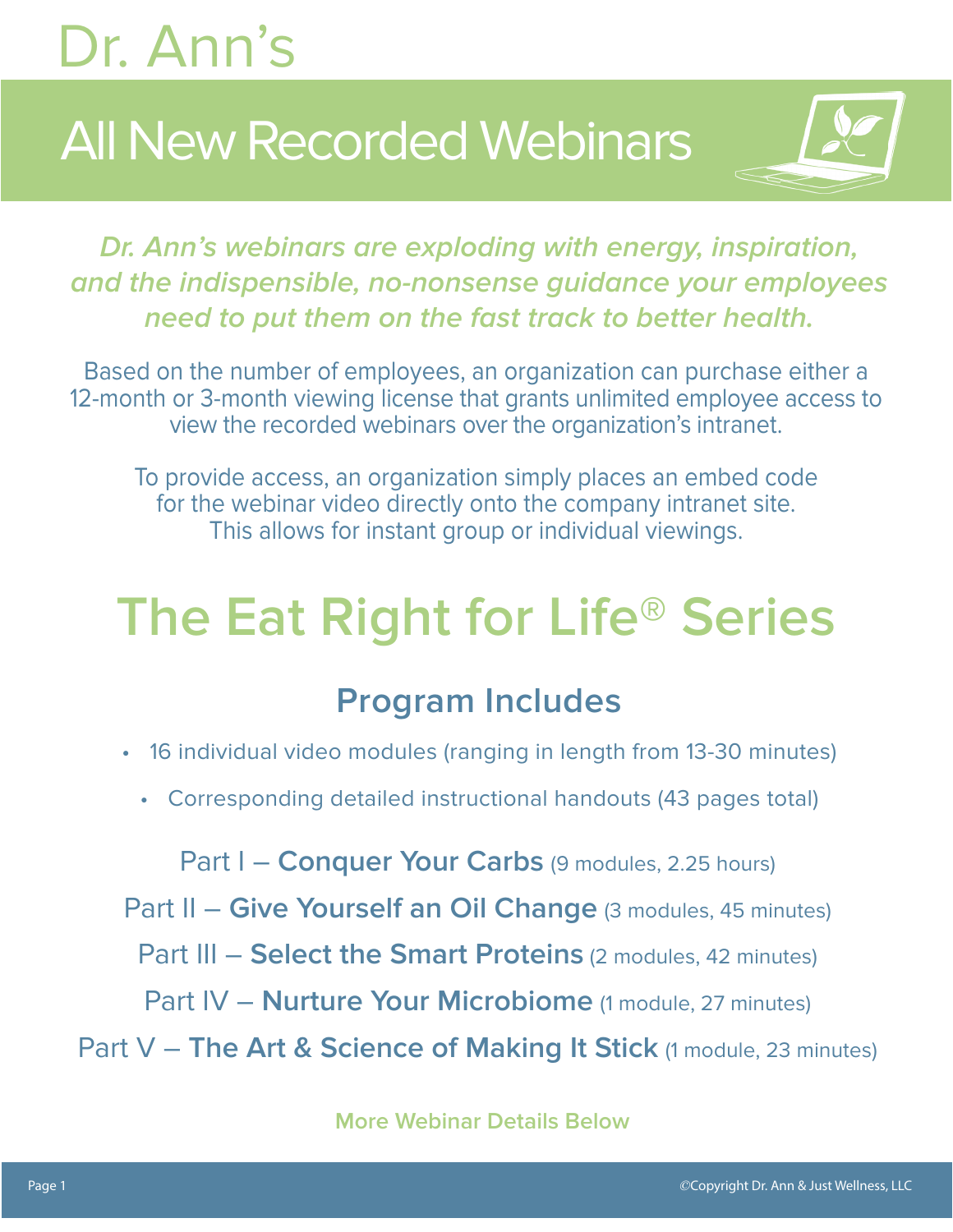# Dr. Ann's All New Recorded Webinars

With electrifying energy and passion, Dr. Ann brilliantly transforms the compelling body of science as it relates to diet and health into a program that is simple, fun, delicious and ultra-practical. The audience will be motivated and entertained, but most importantly, will walk away with take-action-today inspiration and everything they need to know to "eat right" for a long, active and vital life.

## Coming Soon! **The Happiness Diet Series**

Brain health is everything! In this cutting edge and fascinating webinar, Dr. Ann guides you through all the dietary strategies for achieving and maintaining optimal brain structure and function. Whether your goals are lowering stress, boosting happiness, avoiding depression, or unleashing your brain's full intellectual potential – this program is for you.

Because the brain is the most demanding, discriminating, and fastidious of all organs when it comes to nutrition, if you learn to maximize your brain's nutrition needs, the remainder of the body is more than taken care of. That is a huge bonus that comes with this program!

**See Webinar Pricing Below**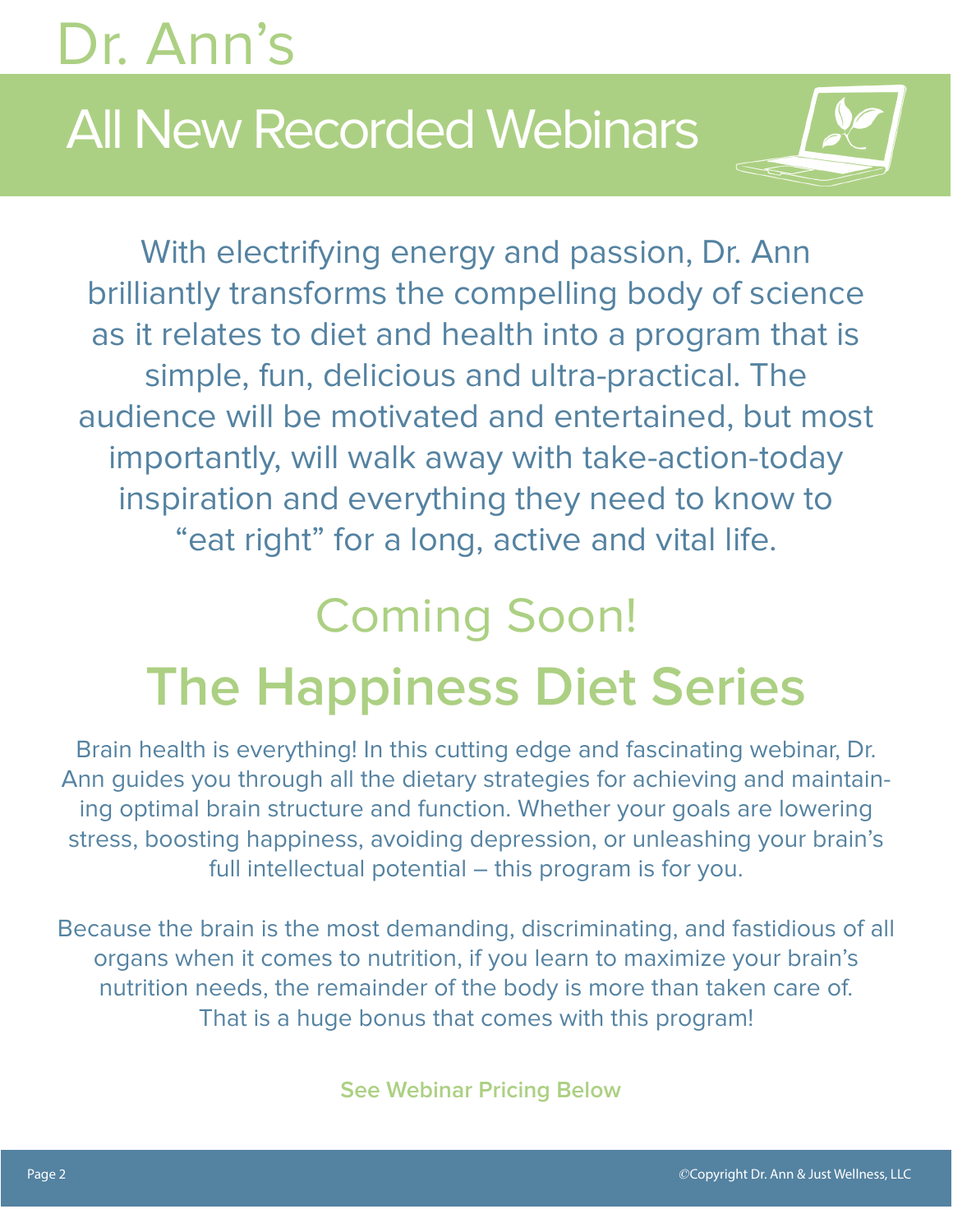## All New Recorded Webinars



Invite your employees to experience the Eat Right for Life<sup>®</sup> program today!

A life-changing investment to greatly improve the wellness culture of your entire company.

#### **12-Month License**

≤ 200 employees - \$3,000 201 – 1,000 employees - \$4,500 1,001 – 3,000 employees - \$5,000 3,001 – 5,000 employees - \$7,500 5,001 – 10,000 employees - \$10,000 10,001 - 20,000 employees - \$12,000 20,001 + employees - Call for Quote

#### **3-Month License**

≤ 200 employees - \$1,500 201 – 1,000 employees - \$2,250 1,001 – 3,000 employees -\$2,500 3,001 – 5,000 employees - \$3,750 5,001 – 10,000 employees - \$5,000 10,001 - 20,000 employees - \$6,000 20,001 + employees - Call for Quote

#### **Ready to License?**

We'd love to talk to you! Simply call or write: 843.329.1238 - info@drannwellness.com

**More Webinar Details Below**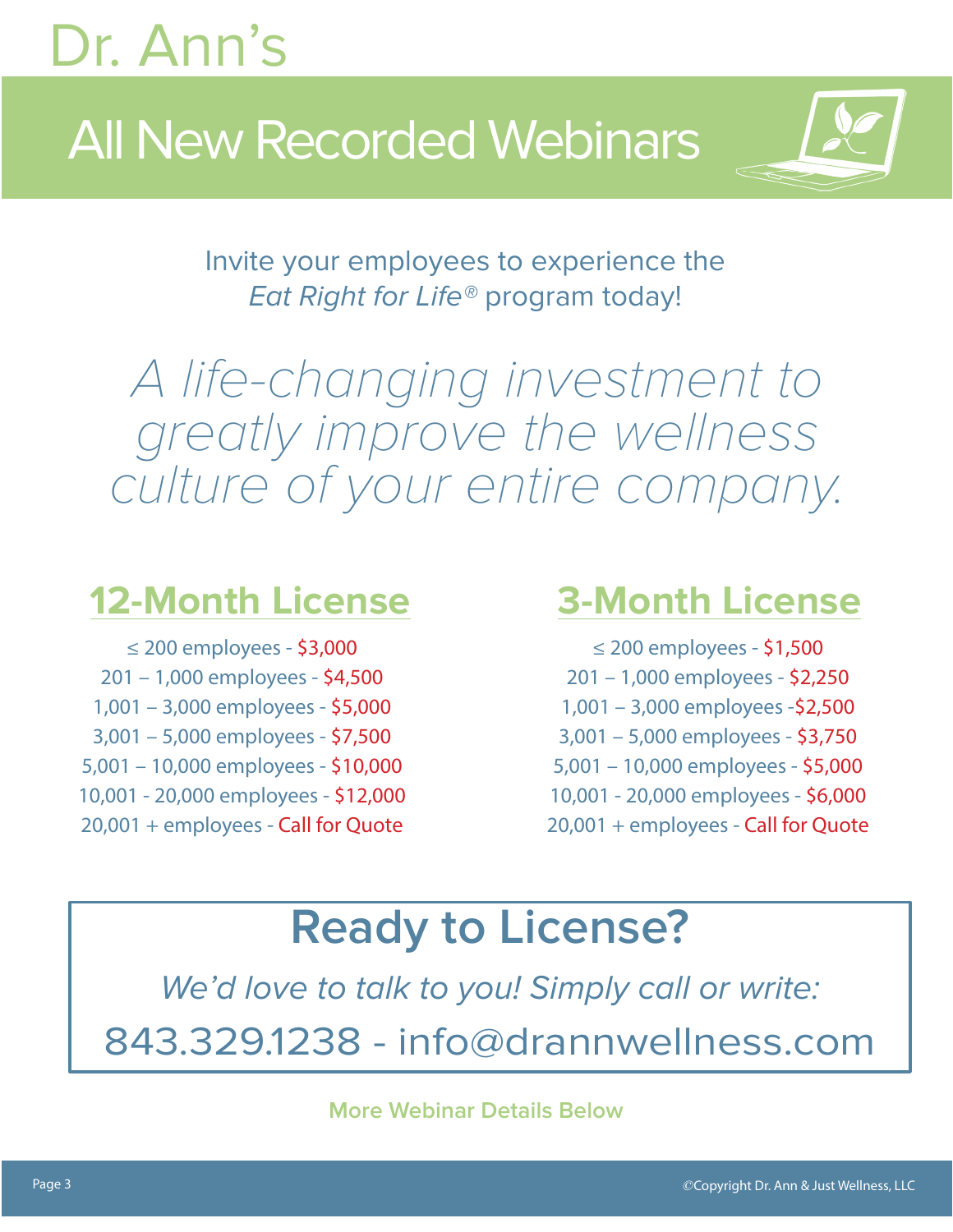## All New Recorded Webinars



Why We Know You'll Love Them!

- Dr. Ann feels strongly that the **most cost-effective** means to leverage her expertise to teach and motivate employees to improve their diet and lifestyles is through her recorded webinars.
- Real people respond best to the **real voice of real experts**.
- **Dr. Ann has a proven track record** of motivating and educating others.
- Organizations can host **group viewings** in the workplace to leverage the awesome and proven power of "social connections" for **igniting behavior change.**
- Employees can enjoy access to **unlimited viewing**.
- **Detailed instructional handouts** that correspond to each video module are provided for the entire program. This is like a free mini e-book! These invaluable handouts can be copied and distributed, or made available electronically to employees via the organization's intranet site.
- The entire process is completely turn-key and **simple as pie to deliver to employees.**
- Organizations can get Dr. Ann's award-winning **Eat Right for Life<sup>®</sup> books directly from WELCOA for a steep discount. These books further reinforce the message and make the perfect incentive gift to encourage employees to take part in the program.**

. Continued...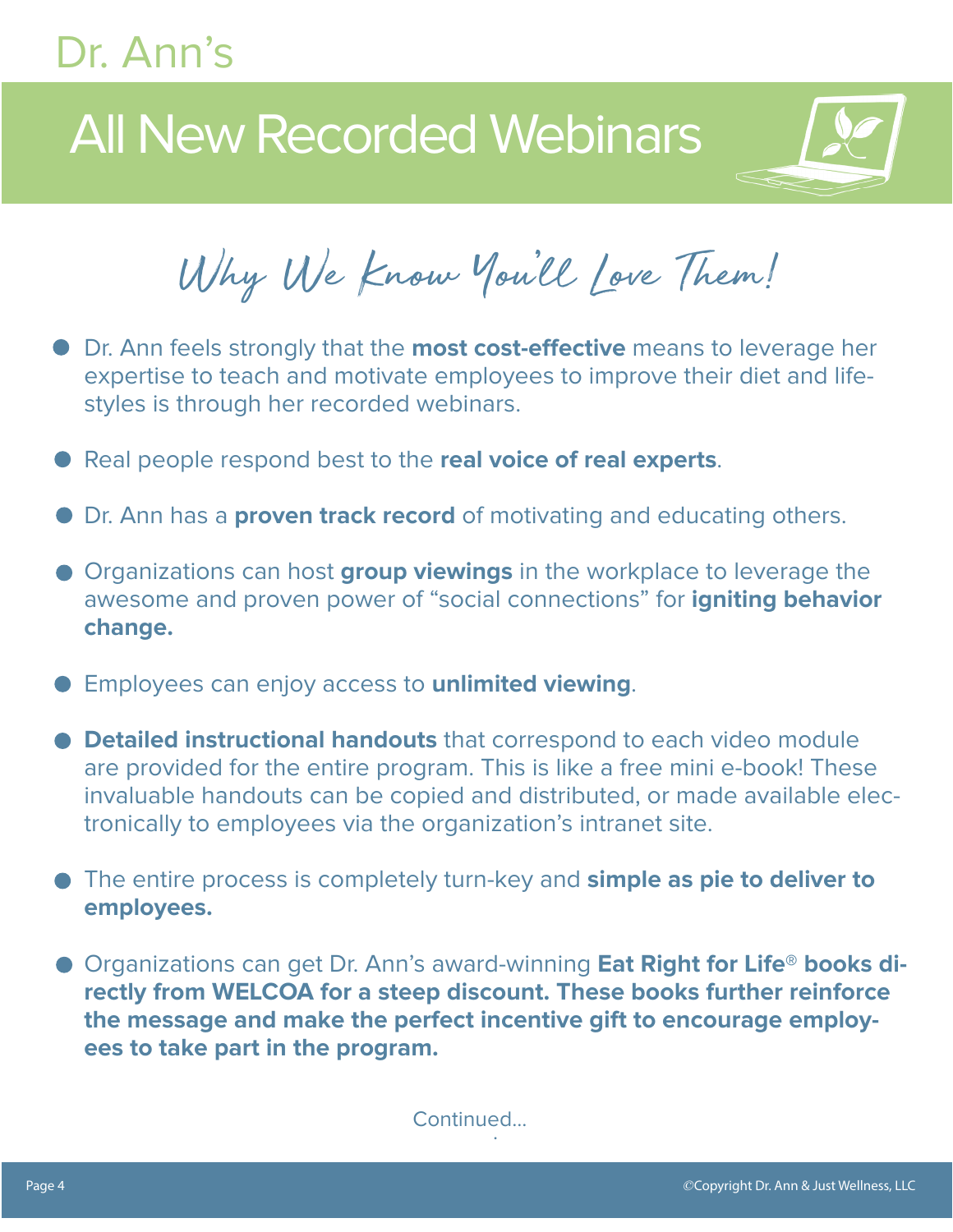## All New Recorded Webinars



What People Are Saying

"The class was amazing! I learned so much. I now not only understand what, but also why. **The "why" and "what happens" is what I have been missing. I can't thank you enough."** - Moir D., Columbia, SC

"I have already put your words into practice! There is an overwhelming amount of information on healthy eating available. Thank you for making it interesting and manageable. Your books are an excellent resource. The presentation is excellent visually and packed with information. **Your enthusiasm, knowledge base and sincerity made the program more than just an educational experience.**  It made it a life-changing experience. Thank you... thank you... thank you!" -Karen W.; Dublin, OH

"**It was an awesome presentation. Your passion in what you believe transcends to everyone.** I've made changes and will continue to incorporate more of them into my life for not only my benefit but for those I love." - Marcia P.; Charleston, SC

**"Truly life-changing. Thank you so much for your time and energy."** - Len R.; Wilbraham, MA

"**I know I am not alone when I say that these webinars - and all the daily inspiration and education this wonderful woman provides - is invaluable for those of us who want to learn about and maintain a healthy lifestyle.** I try never to miss her monthly radio program on WBCL and I never let a day go by without checking out her Facebook page and her videos. I own all her books and have made gifts of them to my loved ones. Long may she reign, the Queen of Healthy Living!!!" - Barbara K., Indiana

Continued...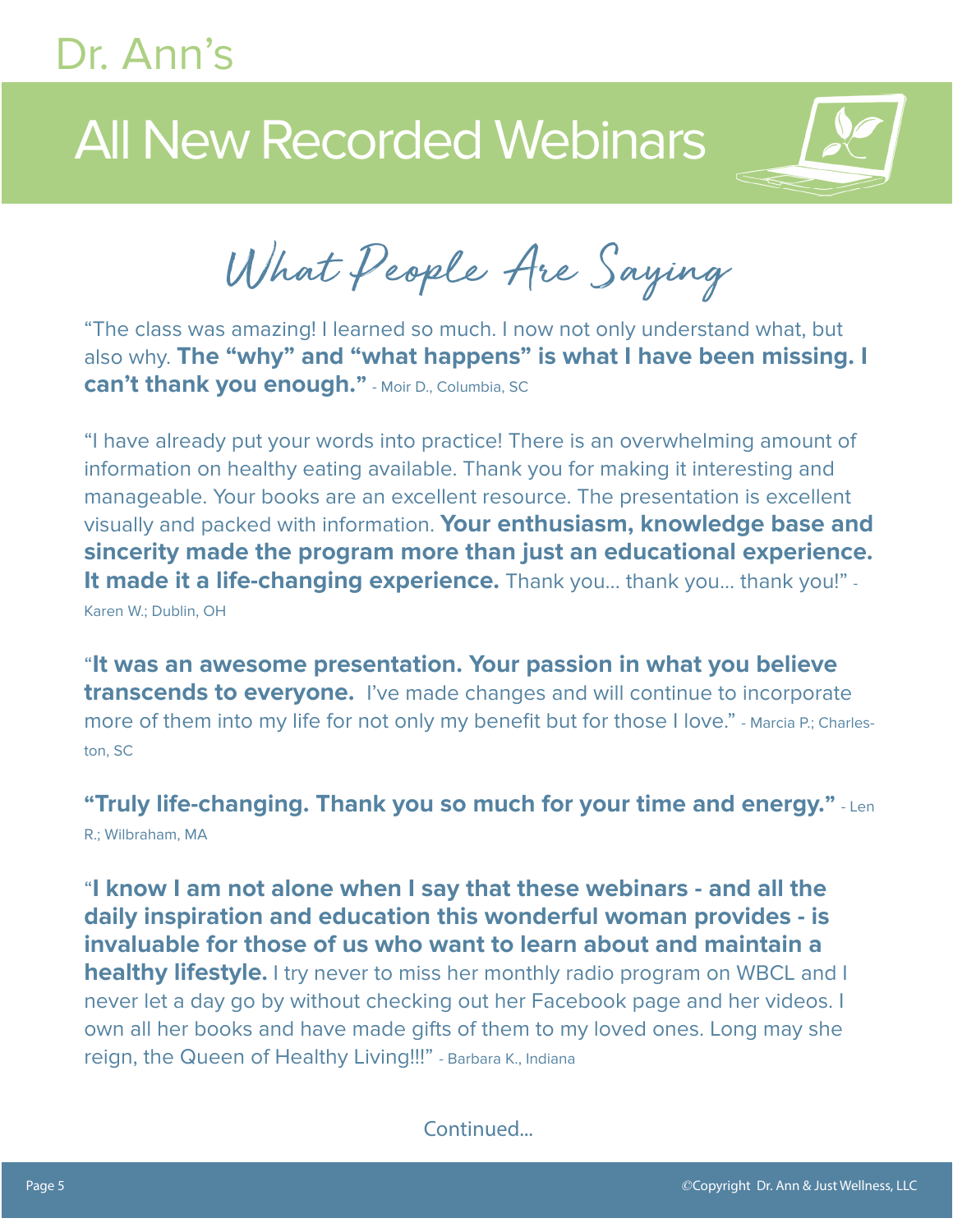## All New Recorded Webinars



What People Are Saying

"Dr Ann, I really enjoyed the seminar immensely and am trying to implement this new way of eating into my family regiment. **You are a tremendous speaker and I enjoyed every minute. I have been talking about you ever since I got home so if your ears are burning, it definitely is because of me.** Again, enjoyed enjoyed enjoyed your program and highly recommend it to anyone of all ages." - Elaine T.; Charleston, SC

"The seminar was fabulous. **You present the information in a realistic manner.** You are not overly preachy or condescending. Your information is based on scientific facts not the latest trends and/or fads. **You are truly passionate about your factual information.**" - Amelia G.; Elgin, SC

"Thanks a million for the wonderful wellness seminar! **I definitely believe it will forever change my life and hopefully my family's life."** - Nancy G.; Greenville, SC

"Thank you a million for sharing the latest information on wellness so clearly and succinctly and with **energy and enthusiasm that kept us all engaged.**" - Mary Jane K., Columbia, SC

"Thank you so much, you provided us with the most enjoyable seminar ever! **Now, we really think we can turn our diets and lifestyles around.**" - Dan and Ruth H., Jacksonville, FL

**To [View Webinars Samples, C](http://drannwellness.com/embed-code-test/)lick Here!**

Continued...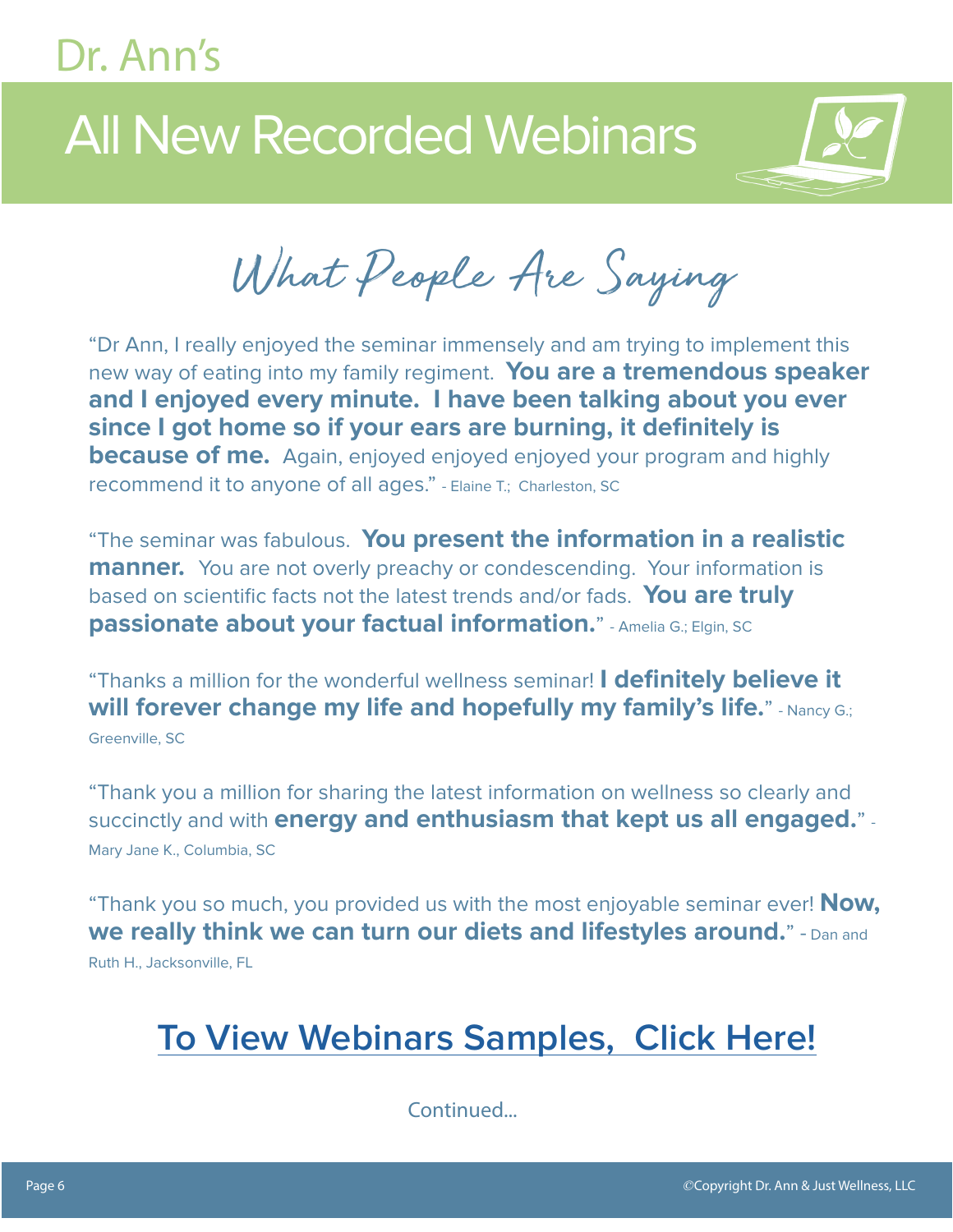# Webinar Best Practices



- Take advantage of group viewings whenever possible. Allowing your employees to watch the webinars together leverages the positive spirit and energy of "group dynamics" and enhances comradery, while fostering a culture of wellness in your workplace.
- Be sure you appropriately introduce Dr. Ann to the webinar viewers prior to the broadcast. Knowledge of her reputation and credibility as an esteemed expert in nutrition and wellness who is fun, totally real, and contagiously inspirational will increase the audience's receptiveness and interest. (We will provide a short bio as well as a brief Dr. Ann promo video for this purpose.)
- Encourage employees to watch the webinars on their own repeatedly as needed for additional motivation and reinforcement. The bottom line: the more they watch them- the better!
- To optimize engagement, be aggressive in promoting the webinars. Take advantage of every avenue at your disposal (email, social media, printed flyers, calendars, employee newsletters, etc.) and of course incentivize viewing as your organization sees fit.
- Lunch and learns are an ideal context for group viewings. If you take advantage of this popular educational forum, be sure that the lunch you serve is consistent with the information in the webinars. A free lunch can be a great incentive to bring employees in!
- Be sure to make the companion handout(s) for the webinar easily accessible for your employees. For group viewings, having them pre-printed and available in their seats is optimal. If they will be posted electronically, be sure to let everyone know exactly where they can be accessed.

#### Continued...